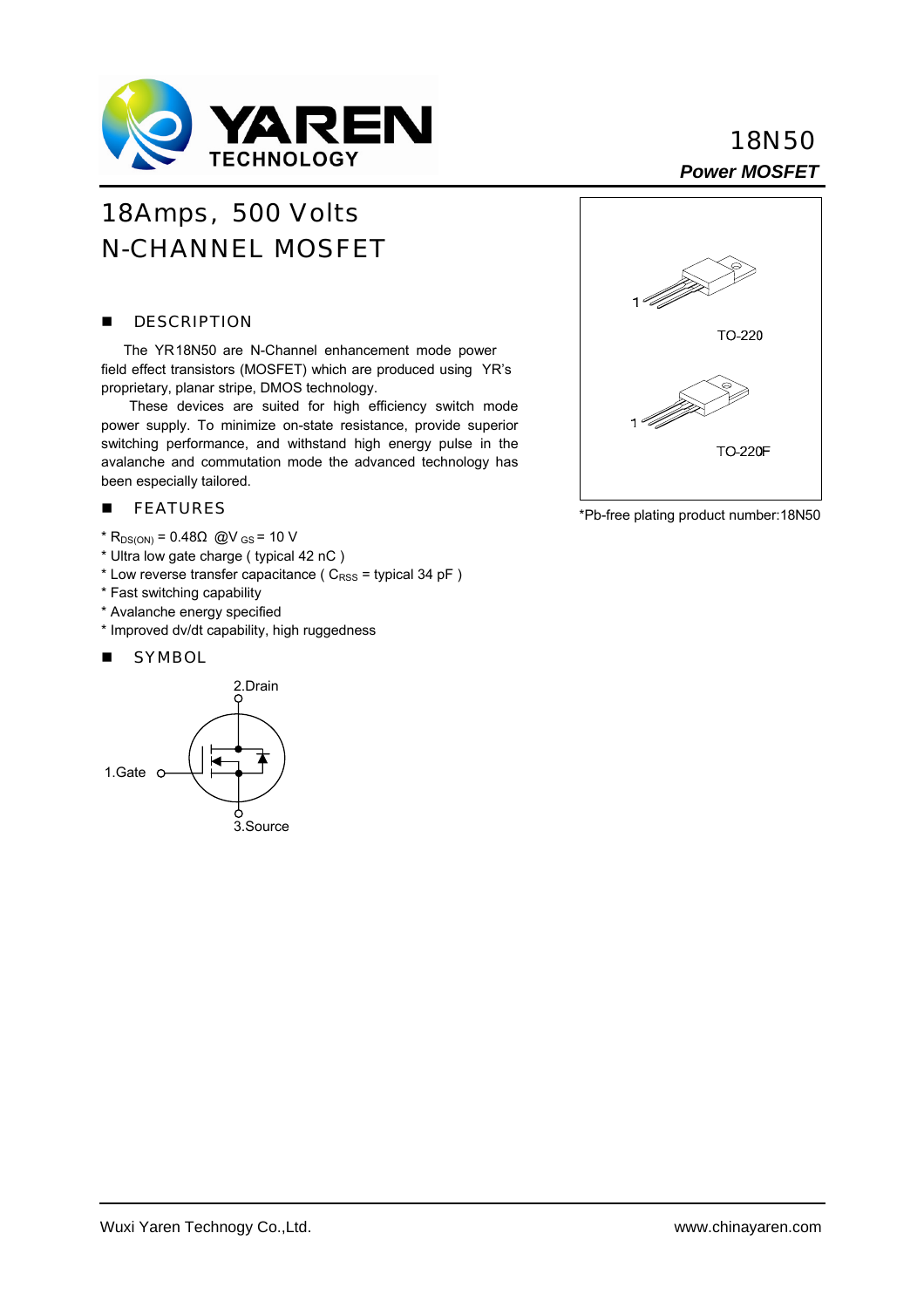|                                    | ADJULU I L IVIAAIIVIUWI INA I IIVUJ \II; T 40 T, UNICSS UNICI WISC SPCCIIICU) |                        |                 |             |
|------------------------------------|-------------------------------------------------------------------------------|------------------------|-----------------|-------------|
| <b>PARAMETER</b>                   |                                                                               | <b>SYMBOL</b>          | <b>RATINGS</b>  | <b>UNIT</b> |
| Drain-Source Voltage               | 18N50                                                                         | <b>V<sub>DSS</sub></b> | 500             | v           |
| Gate-Source Voltage                |                                                                               | V <sub>GSS</sub>       | ±30             | V           |
| Avalanche Current (Note 1)         |                                                                               | <b>LAR</b>             | 18              | A           |
| Continuous Drain Current           |                                                                               | ID                     | 18              | A           |
| Pulsed Drain Current (Note 1)      |                                                                               | <b>I</b> <sub>DM</sub> | 72              | A           |
|                                    | Single Pulsed (Note 2)                                                        | E <sub>AS</sub>        | 330             | mJ          |
| <b>Avalanche Energy</b>            | Repetitive (Note 1)                                                           | E <sub>AR</sub>        | 28              | mJ          |
| Peak Diode Recovery dv/dt (Note 3) |                                                                               | dv/dt                  | 6.9             | V/ns        |
| Junction Temperature               |                                                                               | TJ                     | $+150$          |             |
| <b>Operating Temperature</b>       |                                                                               | <b>TOPR</b>            | $-55 - +150$    |             |
| Storage Temperature                |                                                                               | T <sub>STG</sub>       | $-55 \sim +150$ |             |

#### ABSOLUTE MAXIMUM RATINGS  $(T<sub>C</sub> = 25$  unless otherwise specified)

Note: Absolute maximum ratings are those values beyond which the device could be permanently damaged. Absolute maximum ratings are stress ratings only and functional device operation is not implied.

#### **ELECTRICAL CHARACTERISTICS** ( $T_c$ =25 , unless otherwise specified)

| <b>SYMBOL</b>           | <b>TEST CONDITIONS</b>                                                                                         |                                                                                                                                                                                                                                                                                                     |     |            |                                                                                     |
|-------------------------|----------------------------------------------------------------------------------------------------------------|-----------------------------------------------------------------------------------------------------------------------------------------------------------------------------------------------------------------------------------------------------------------------------------------------------|-----|------------|-------------------------------------------------------------------------------------|
|                         |                                                                                                                |                                                                                                                                                                                                                                                                                                     |     |            |                                                                                     |
| <b>BV<sub>DSS</sub></b> |                                                                                                                | 500                                                                                                                                                                                                                                                                                                 |     |            | V                                                                                   |
|                         |                                                                                                                |                                                                                                                                                                                                                                                                                                     |     |            | $\mu A$                                                                             |
|                         |                                                                                                                |                                                                                                                                                                                                                                                                                                     |     |            | nA                                                                                  |
|                         |                                                                                                                |                                                                                                                                                                                                                                                                                                     | 0.7 |            | V/                                                                                  |
|                         |                                                                                                                |                                                                                                                                                                                                                                                                                                     |     |            |                                                                                     |
| $V_{GS(TH)}$            | $V_{DS} = V_{GS}$ , $I_D = 250 \mu A$                                                                          | 2.0                                                                                                                                                                                                                                                                                                 |     | 4.0        | $\vee$                                                                              |
|                         | $V_{GS}$ = 10V, $I_D$ = 9.0A                                                                                   |                                                                                                                                                                                                                                                                                                     |     | 0.48       | $\Omega$                                                                            |
|                         |                                                                                                                |                                                                                                                                                                                                                                                                                                     |     |            |                                                                                     |
| $C_{ISS}$               |                                                                                                                |                                                                                                                                                                                                                                                                                                     |     |            |                                                                                     |
| C <sub>oss</sub>        | $V_{DS}$ = 25 V, $V_{GS}$ = 0 V, f = 1MHz                                                                      |                                                                                                                                                                                                                                                                                                     |     | 270        | pF                                                                                  |
| C <sub>RSS</sub>        |                                                                                                                |                                                                                                                                                                                                                                                                                                     | 25  | 35         | pF                                                                                  |
|                         |                                                                                                                |                                                                                                                                                                                                                                                                                                     |     |            |                                                                                     |
| $t_{D(ON)}$             |                                                                                                                |                                                                                                                                                                                                                                                                                                     | 30  |            | ns                                                                                  |
| t <sub>R</sub>          | $V_{DD}$ = 400V, $I_D$ = 18A, R <sub>G</sub> = 25 $\Omega$                                                     |                                                                                                                                                                                                                                                                                                     | 115 | 240        | ns                                                                                  |
| $t_{D(OFF)}$            | (Note 4, 5)                                                                                                    |                                                                                                                                                                                                                                                                                                     | 95  | 200        | ns                                                                                  |
|                         |                                                                                                                |                                                                                                                                                                                                                                                                                                     | 85  | 180        | ns                                                                                  |
|                         |                                                                                                                |                                                                                                                                                                                                                                                                                                     | 42  | 54         | nC                                                                                  |
| $Q_{GS}$                | (Note 4, 5)                                                                                                    |                                                                                                                                                                                                                                                                                                     | 8.6 |            | nC                                                                                  |
| Q <sub>GD</sub>         |                                                                                                                |                                                                                                                                                                                                                                                                                                     | 21  |            | nC                                                                                  |
|                         |                                                                                                                |                                                                                                                                                                                                                                                                                                     |     |            |                                                                                     |
| $V_{SD}$                | $V_{GS} = 0 V$ , $I_S = 18A$                                                                                   |                                                                                                                                                                                                                                                                                                     |     | 1.4        | $\vee$                                                                              |
|                         |                                                                                                                |                                                                                                                                                                                                                                                                                                     |     |            |                                                                                     |
|                         |                                                                                                                |                                                                                                                                                                                                                                                                                                     |     |            | A                                                                                   |
|                         |                                                                                                                |                                                                                                                                                                                                                                                                                                     |     |            | A                                                                                   |
|                         |                                                                                                                |                                                                                                                                                                                                                                                                                                     |     |            |                                                                                     |
| $t_{RR}$                | $V_{GS} = 0 V$ , $I_S = 18A$ ,                                                                                 |                                                                                                                                                                                                                                                                                                     |     |            | ns                                                                                  |
| $Q_{RR}$                | $dl_F/dt = 100$ A/µs (Note 4)                                                                                  |                                                                                                                                                                                                                                                                                                     | 5.3 |            | $\mu$ C                                                                             |
|                         | $I_{DSS}$<br>$I_{GSS}$<br>$R_{DS(ON)}$<br>$\mathsf{Q}_{\mathsf{G}}$<br>$\mathsf{I}_\mathsf{S}$<br>$I_{\rm SM}$ | $V_{GS}$ = 0 V, I <sub>D</sub> = 250 µA<br>$V_{DS}$ = 500 V, V <sub>GS</sub> = 0 V<br>$V_{GS}$ = ±30 V, $V_{DS}$ = 0 V<br>BV <sub>DSS</sub> / $T_J I_D = 250 \mu A$ , Referenced to 25°C<br>$V_{DS}$ = 400V, $I_D$ = 18A, $V_{GS}$ = 10 V<br><b>SOURCE- DRAIN DIODE RATINGS AND CHARACTERISTICS</b> |     | 200<br>520 | MIN   TYP   MAX   UNIT<br>10 <sup>°</sup><br>±100<br>1480 1900 pF<br>70<br>18<br>72 |

Notes:1. Repetitive Rating : Pulse width limited by maximum junction temperature

2. L = 10mH,  $I_{AS}$  = 18A,  $V_{DD}$  = 50V,  $R_G$  = 25 $\Omega$ , Starting T<sub>J</sub> = 25°C

3.  $I_{SD}$  ≤ 18A, di/dt ≤200A/s, V<sub>DD</sub> ≤BV<sub>DSS</sub> Starting T<sub>J</sub> = 25°C

4. Pulse Test : Pulse width ≤300µs, Duty cycle ≤ 2%

5. Essentially independent of operating temperature.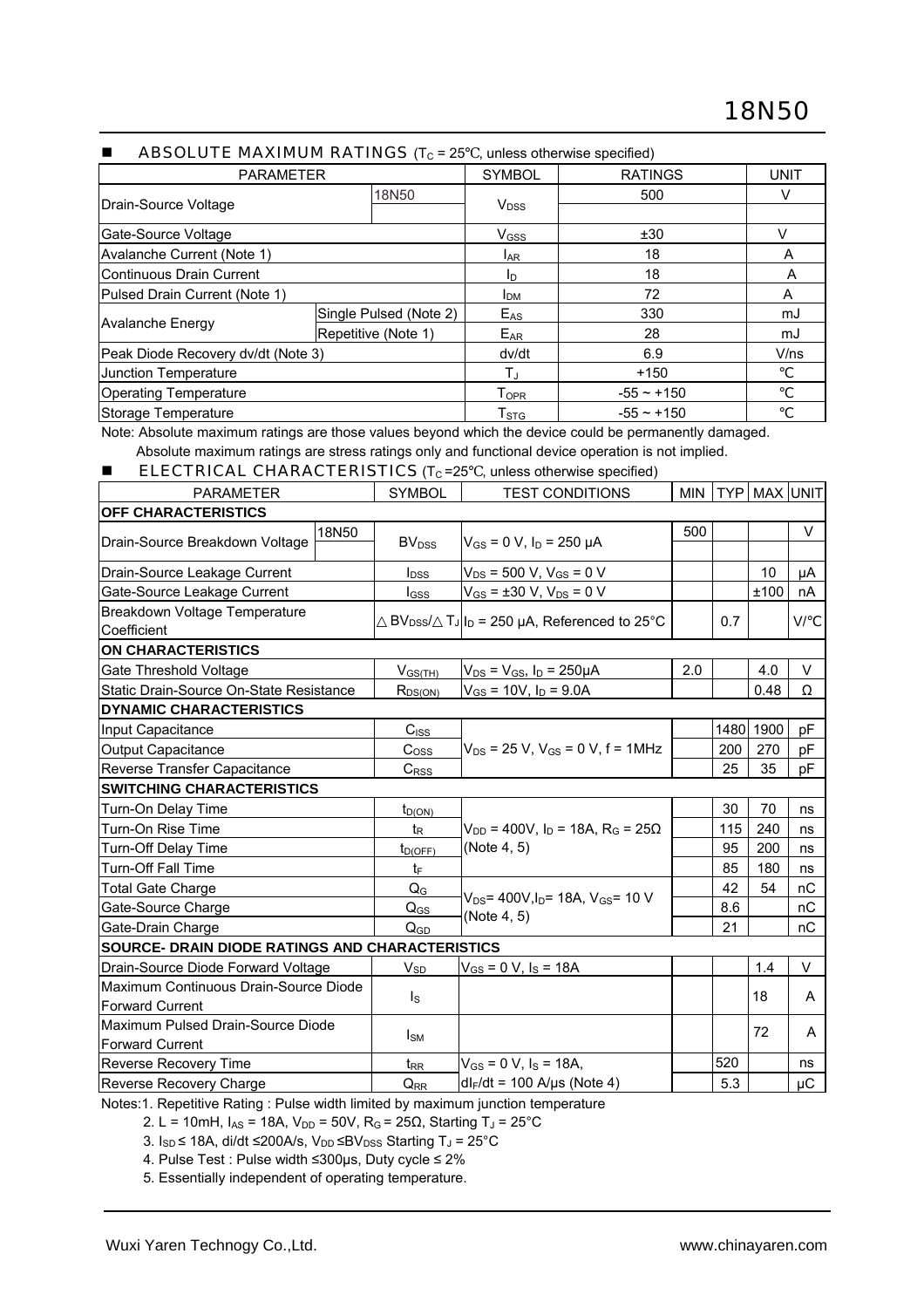

Ξ

#### **TYPICAL CHARACTERISTICS** 25 °C, unless otherwise noted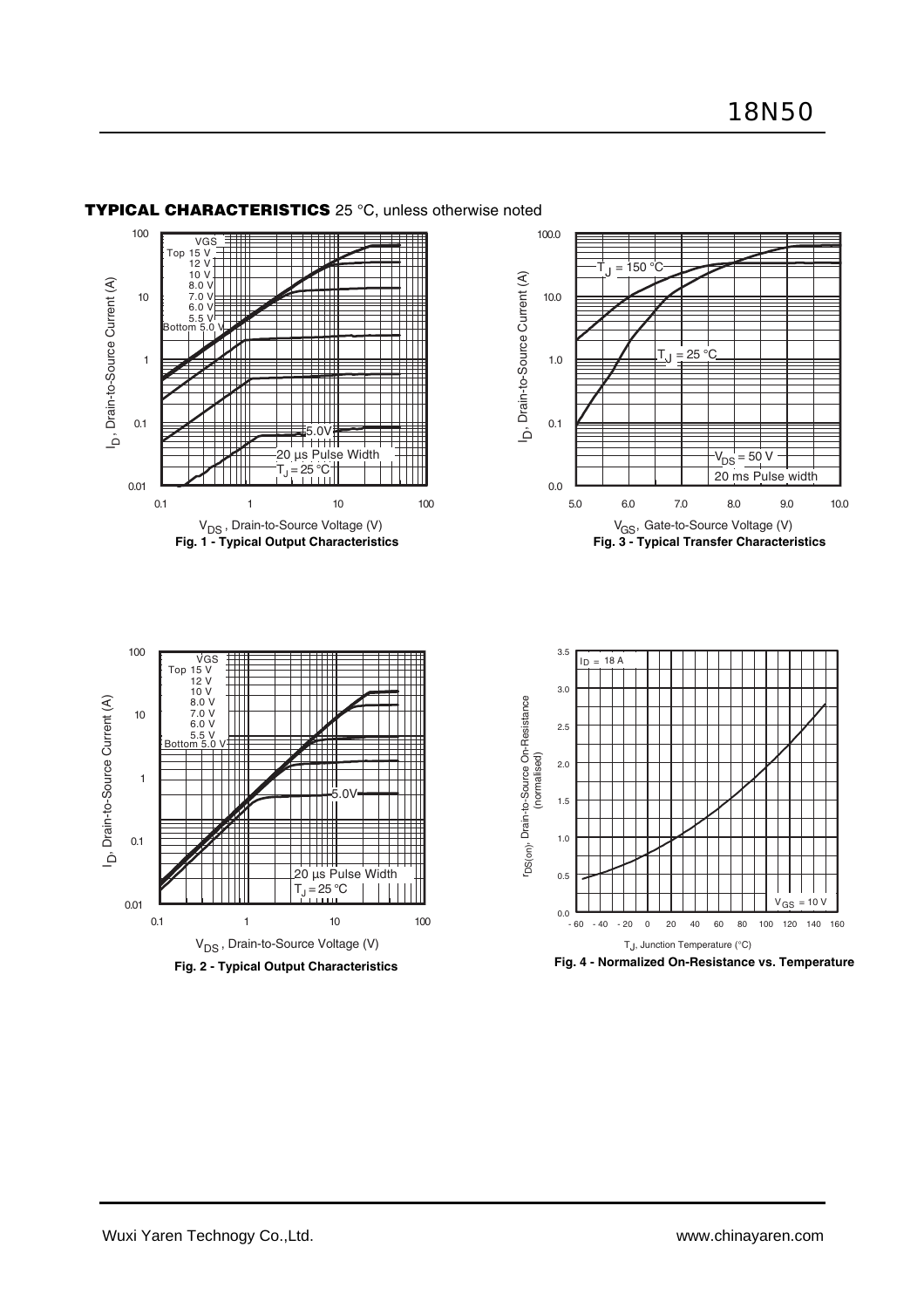

**Fig. 5 - Typical Capacitance vs. Drain-to-Source Voltage Fig. 7 - Typical Source-Drain Diode Forward Voltage**





**Fig. 6 - Typical Gate Charge vs. Gate-to-Source Voltage Fig. 8 - Maximum Safe Operating Area**

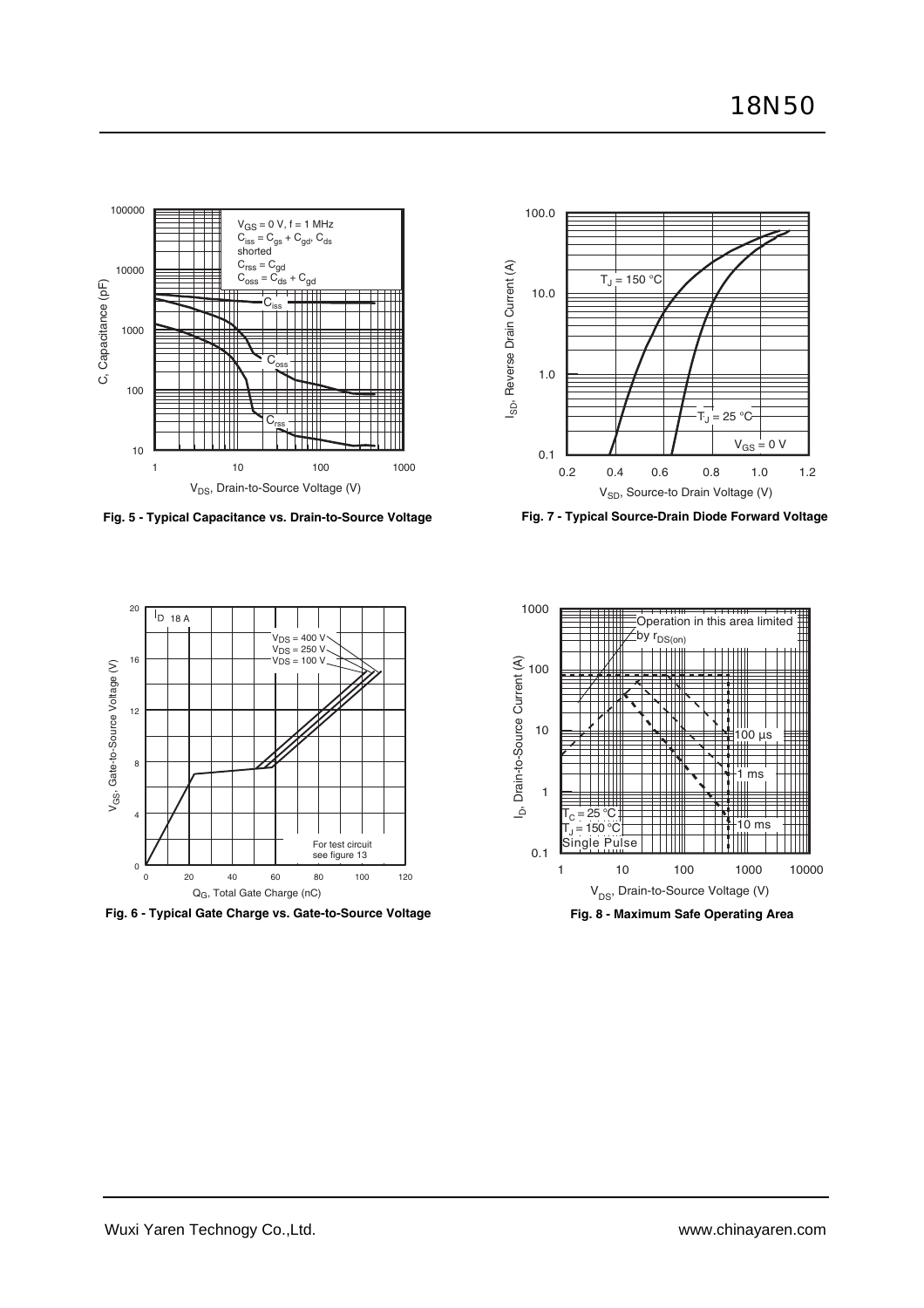



**Fig. 10a - Switching Time Test Circuit**



**Fig. 9 - Maximum Drain Current vs. Case Temperature**

**Fig. 10b - Switching Time Waveforms**









Fig. 12a - Unclamped Inductive Test Circuit **Fig. 12b - Unclamped Inductive Waveforms**